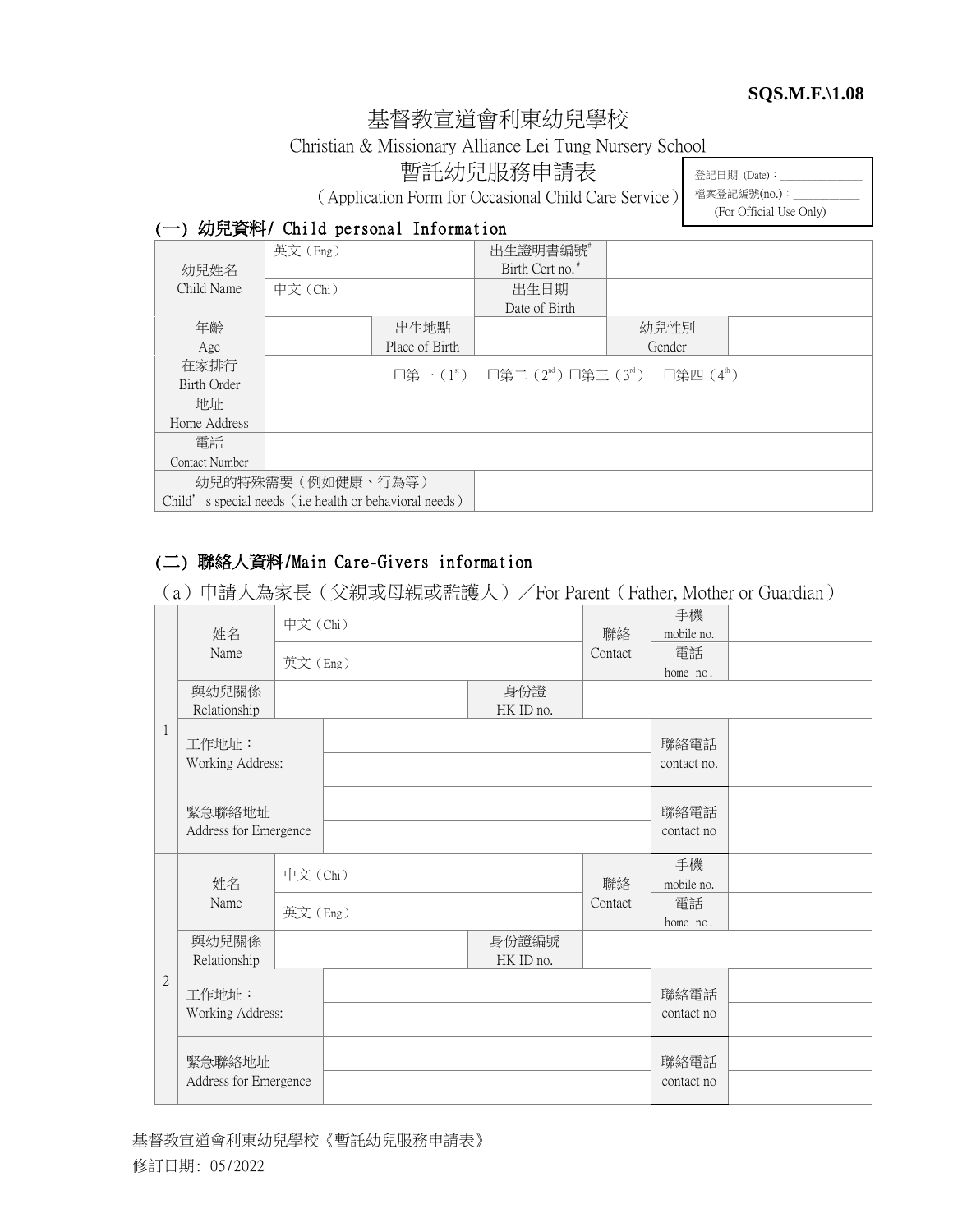## (b)申請人如非幼兒父母/For Non-Parent

| 姓名                              | 中文 (Chi) |                  | 聯絡      | 手機<br>mobile no.   |  |
|---------------------------------|----------|------------------|---------|--------------------|--|
| Name                            | 英文(Eng)  |                  | Contact | 電話<br>home no.     |  |
| 與幼兒關係<br>Relationship           |          | 身份證<br>HK ID no. |         |                    |  |
| 居住地址:<br>Home Address:          |          |                  |         | 聯絡電話<br>contact no |  |
| 緊急聯絡地址<br>Address for Emergence |          |                  |         | 聯絡電話<br>contact no |  |

# (三) 申請原因/Reason for Application

| $\Box$ | 照顧者患病/Sickness                                                                                                                                                              |
|--------|-----------------------------------------------------------------------------------------------------------------------------------------------------------------------------|
| $\Box$ | 家人或近親去世、送殯/Relative passes away                                                                                                                                             |
| $\Box$ | 照顧者陪同患病家人/Take care the patient                                                                                                                                             |
| $\Box$ | 搬遷或家中裝修/Houses renovation                                                                                                                                                   |
| $\Box$ | 照顧者離港、放假或辭職/Care-giver is on travel                                                                                                                                         |
| $\Box$ | 照顧者探訪患病家人或親戚朋友 /Care-giver visits relative with sickness                                                                                                                    |
| □      | 照顧者入院分娩、產前/後檢查/覆診 /Care-giver is pregnancy and has body<br>check                                                                                                            |
| $\Box$ | 照顧者要參加教育/興趣班或考試/Care-giver has the continuous education                                                                                                                     |
| $\Box$ | 照顧者入獄/被拘留/Care-giver sent to jail                                                                                                                                           |
| $\Box$ | 照顧者需要照顧家中其他有特別需要的家人或兄弟姊妹(請註明)/Care-giver<br>needed to take care the slibling with special needs, please specify:                                                            |
| $\Box$ | 照顧者要辦理特別事務(如見律師、上法庭等)/約見(如房署等)/開會/<br>Care-giver needed to conduct some special occasions (such as visiting lawyer, court,<br>appointment with government), please specify: |
|        | 其他,請註明/Other, please specify:                                                                                                                                               |